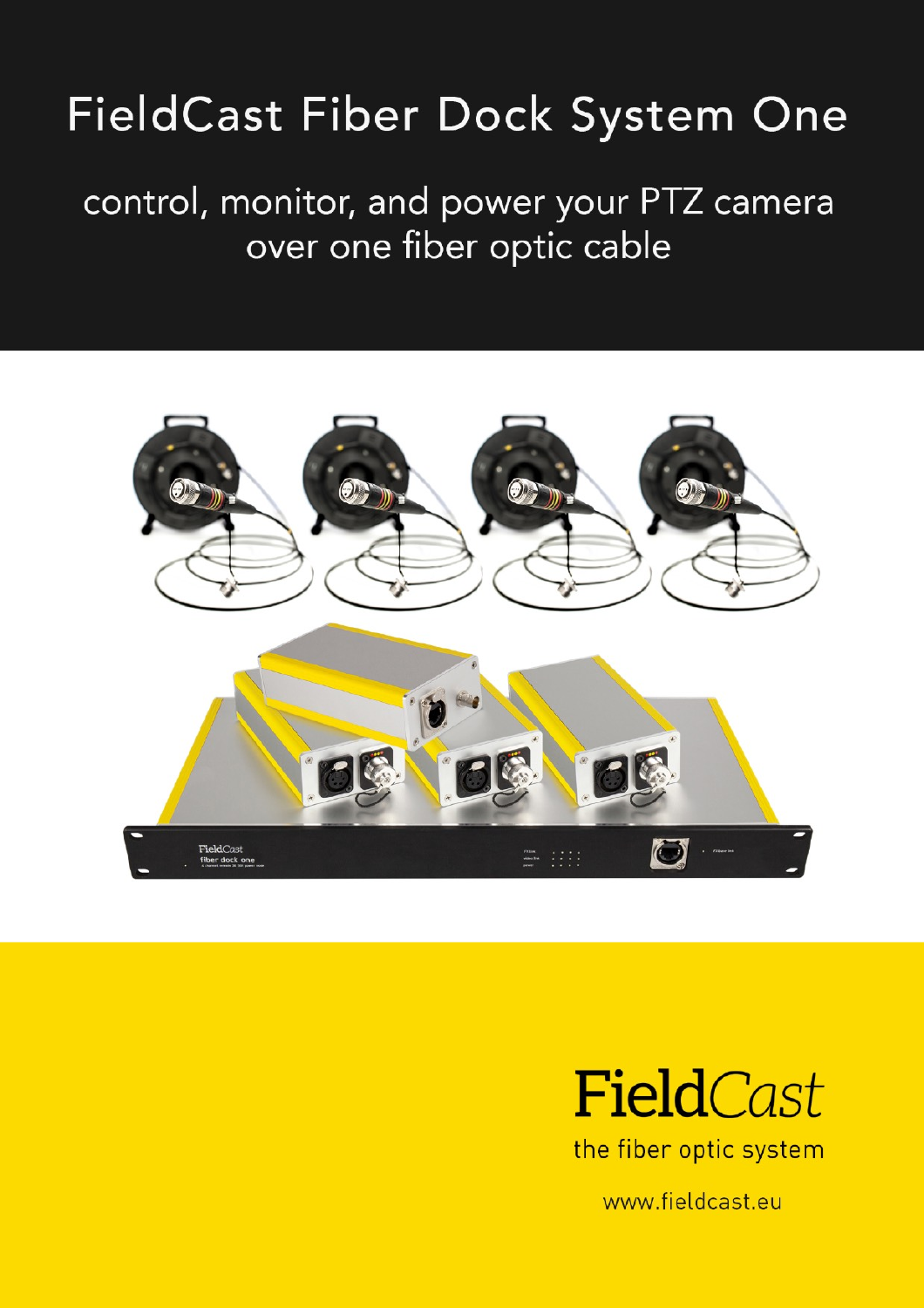

| Fiber Dock System One<br>Turnkey fiber system for PTZ cameras | page 3  |
|---------------------------------------------------------------|---------|
| Fiber Dock One<br>Four channel multi converter box            | page 6  |
| 2Core Hybrid Cable<br>Robust fiber optic and DC power cable   | page 9  |
| PTZ Monk<br>Single channel converter box                      | page 11 |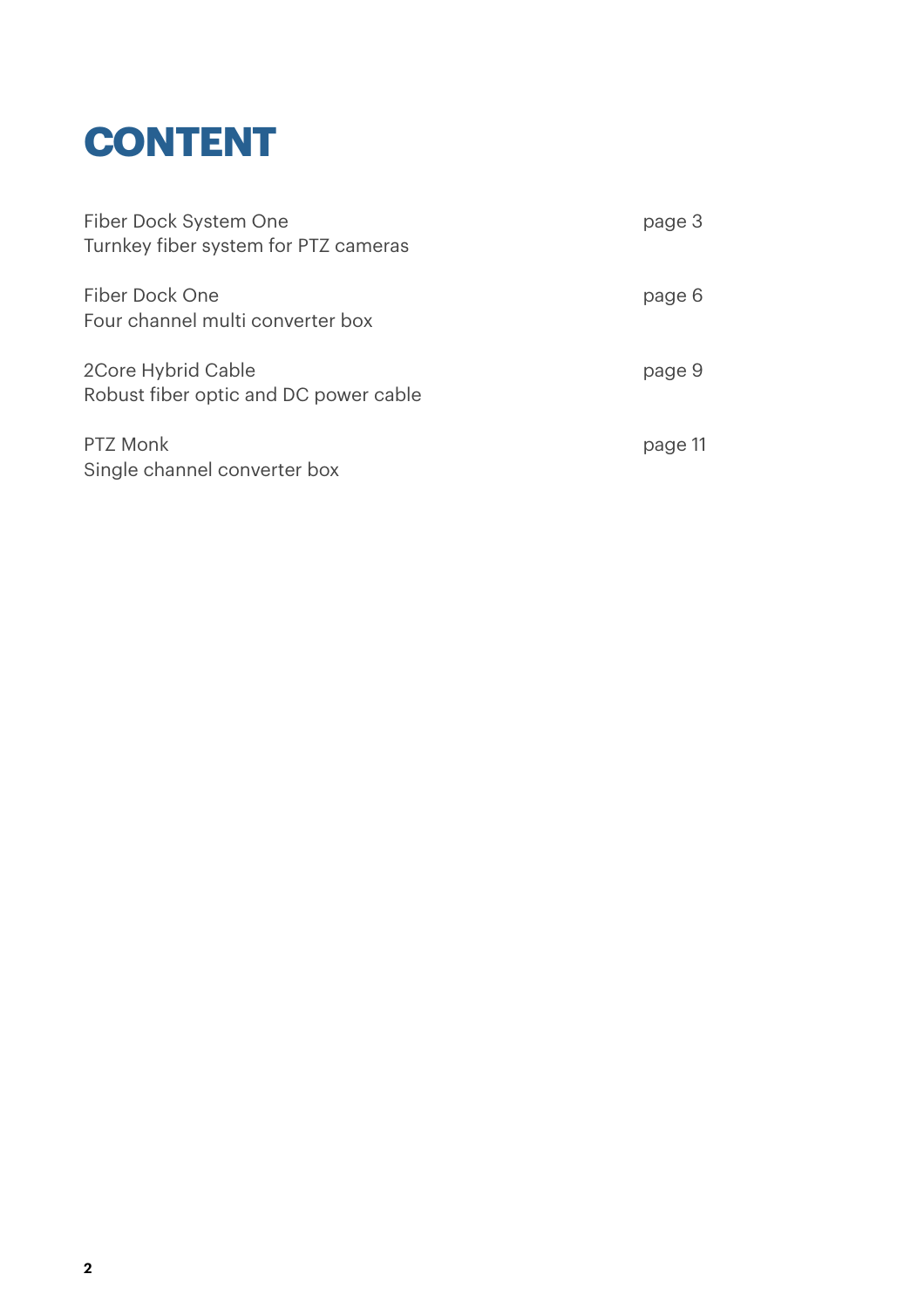# **FIBER DOCK SYSTEM ONE Turnkey Fiber System for PTZ Cameras**

Want to use PTZ cameras in the field or in the studio and control over longer distances with a minimum of robust cabling and without compromising on image quality? Then FieldCast Fiber Dock System One might be the smart solution for your live events production; DC power, audiovisual signals, and camera control data, all over one fiber optic cable per camera. The solution simply acts as an Ethernet network, so you can use any Ethernet based combination of PTZ controller and camera!

#### **OVERVIEW**

FieldCast Fiber Dock System One is a compact turnkey solution for four 3G SDI PTZ camera systems with Ethernet control.

It provides you all the necessary products to have your PTZ cameras controlled and monitored over fiber. The system is mobile and flexible, and comes with lightweight fiber optic cables suitable for the world of small PTZ cameras.

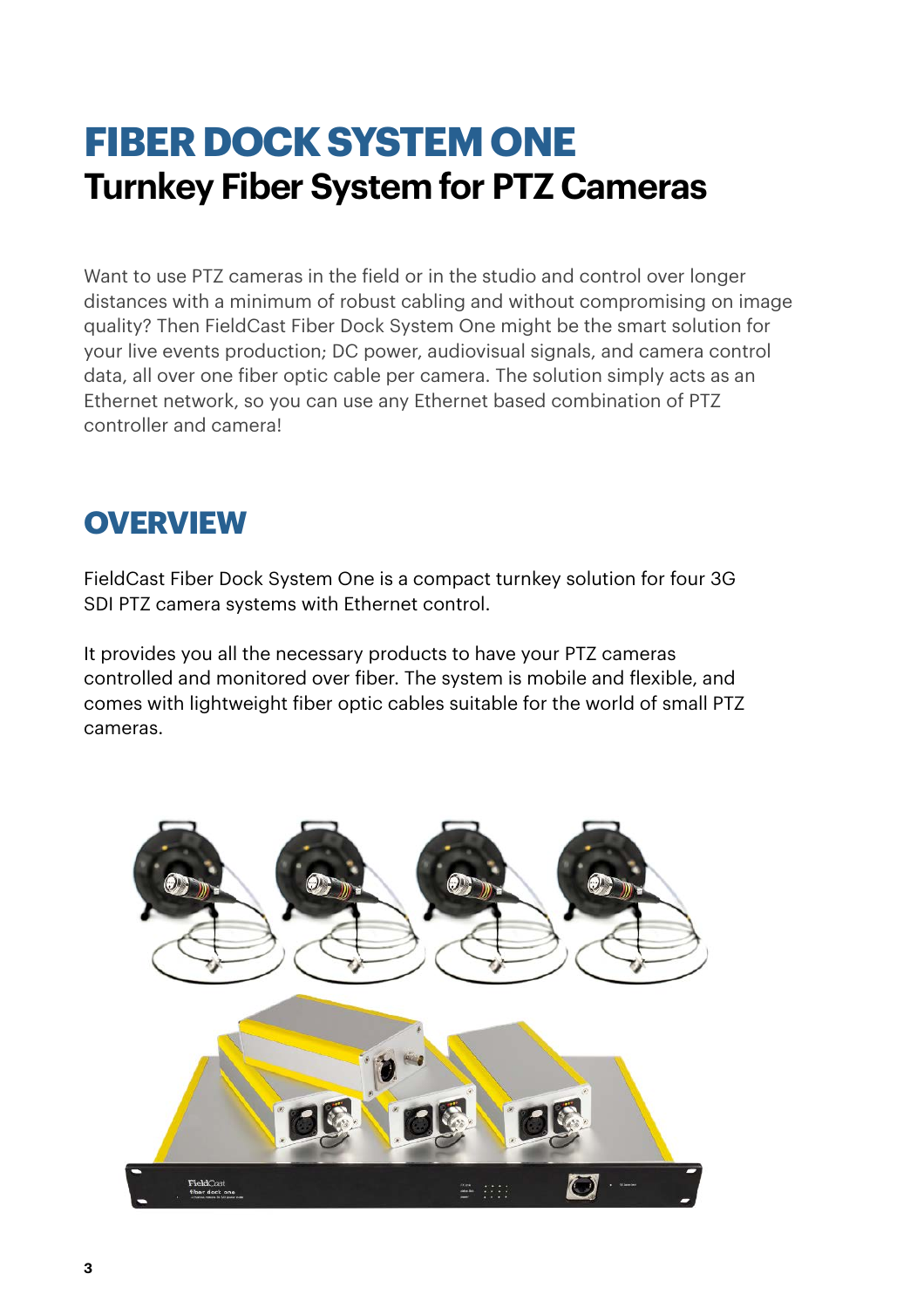The turnkey system contains the following components:

- FieldCast Fiber Dock One (1 piece)
- 100m/328ft FieldCast 2Core SM Hybrid on drum (4 pieces for 4 PTZ cameras)
- FieldCast PTZ Monk (4 pieces for 4 PTZ cameras)

The components are also available as separate standalone products so depending on how many PTZ cameras you have, you can lower the number of hybrid cables and PTZ Monks.

### **HOW DOES IT WORK?**

The basic concept behind the system is simple: collect all signals from one PTZ camera with FieldCast PTZ Monk, transport it over one cable with FieldCast 2Core SM Hybrid on drum, and create an overview and control spot at the other end of the cable with FieldCast Fiber Dock One.



FieldCast

figure 36: FieldCast 4 channel fiber optic control system for 3G SDI PTZ cameras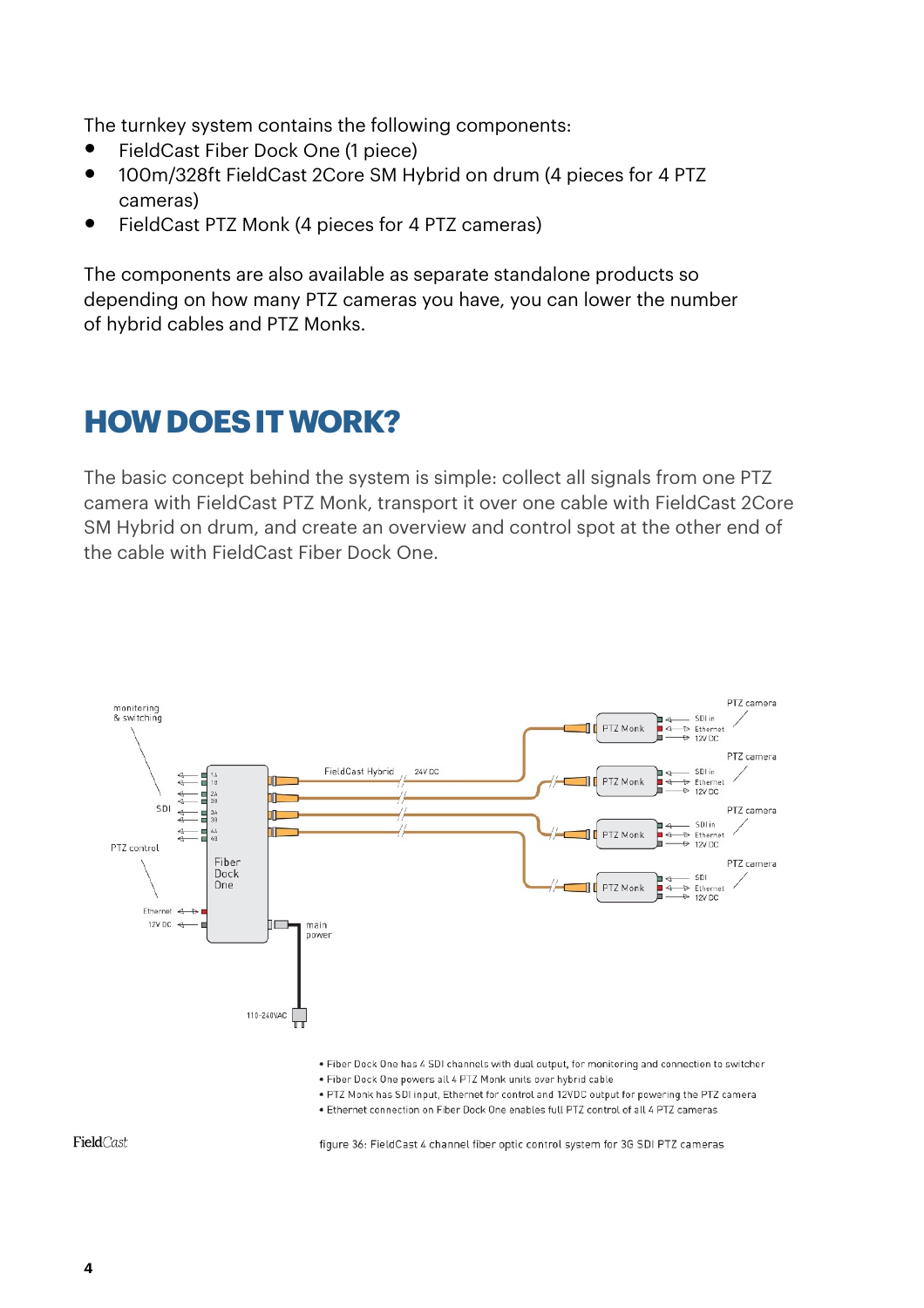**FieldCast Fiber Dock One** is the central part of this turnkey solution. Functioning as a central hub, it receives and sends signals from and to four PTZ cameras, using four **FieldCast 2Core SM Hybrid Main Cables**. Fiber Dock One brings you four channels of 3G SDI output so you can connect straight to your switcher or monitor. You can connect your PTZ controller directly to the Ethernet i/o port of Fiber Dock One, and it will act as a standard Ethernet switch between your controller and your cameras, but now over fiber. Furthermore, Fiber Dock One features a four channel 24VDC power supply to power all four cameras over the FieldCast hybrid cable.

And here it comes all together. For every channel, Fiber Dock One connects to FieldCast hybrid cable, and this light and robust cable contains two strands of fiber for data transport and two copper conductors for power transmission. Just imagine, each camera only needs one flexible cable to transmit uncompressed SDI video, control data, and power!

At the other end of each hybrid cable you only need to attach **FieldCast PTZ Monk**, a one channel fiber optic converter with 3G SDI input, Ethernet i/o and 12VDC output. Once your PTZ camera is connected to FieldCast PTZ Monk, it can start up, it will listen to the PTZ controller you connected to FieldCast Fiber Dock One, and a video signal will neatly show up at one of the Dock's four SDI monitor outputs.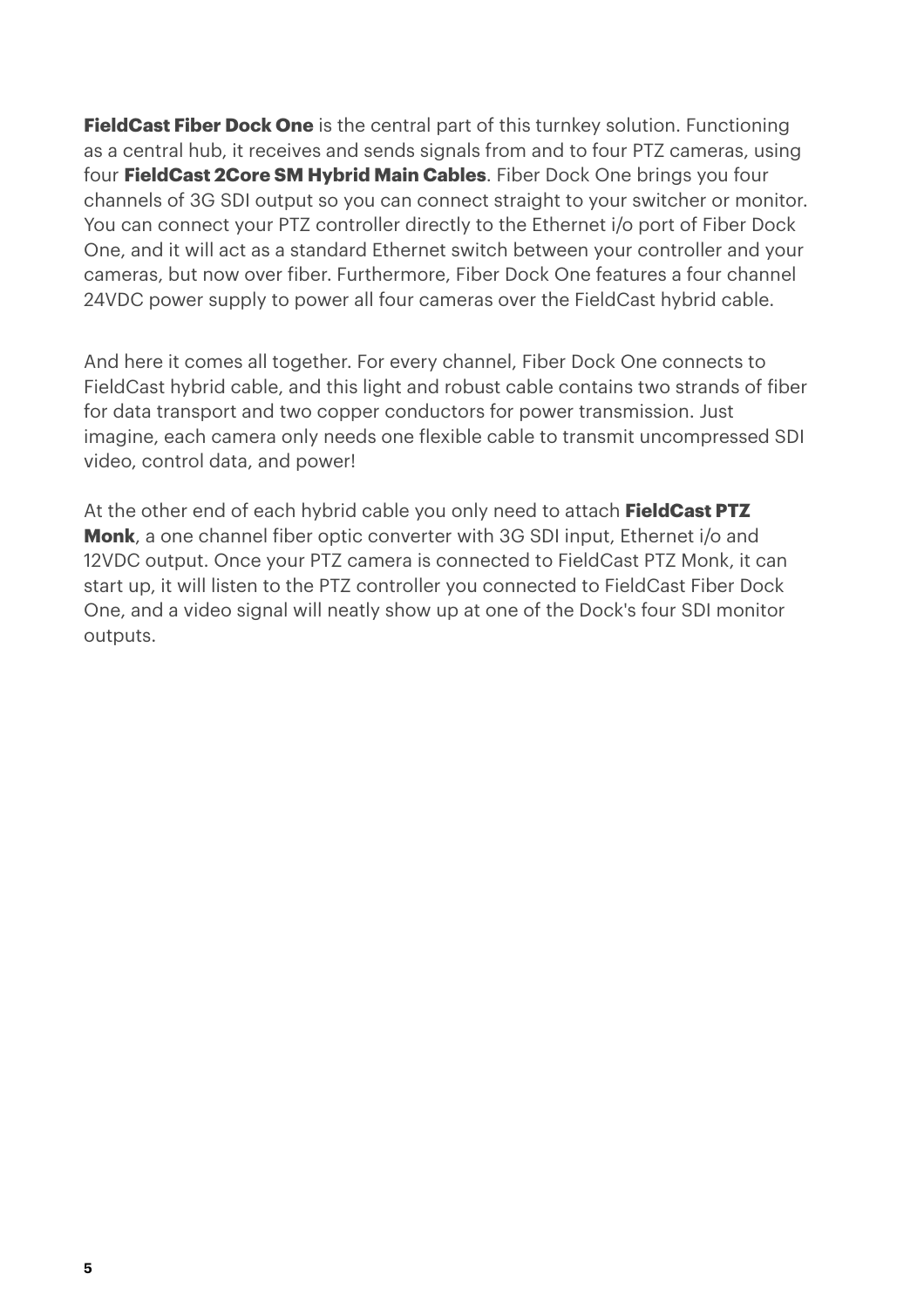# **FIBER DOCK ONE Four Channel Multi Converter Box**

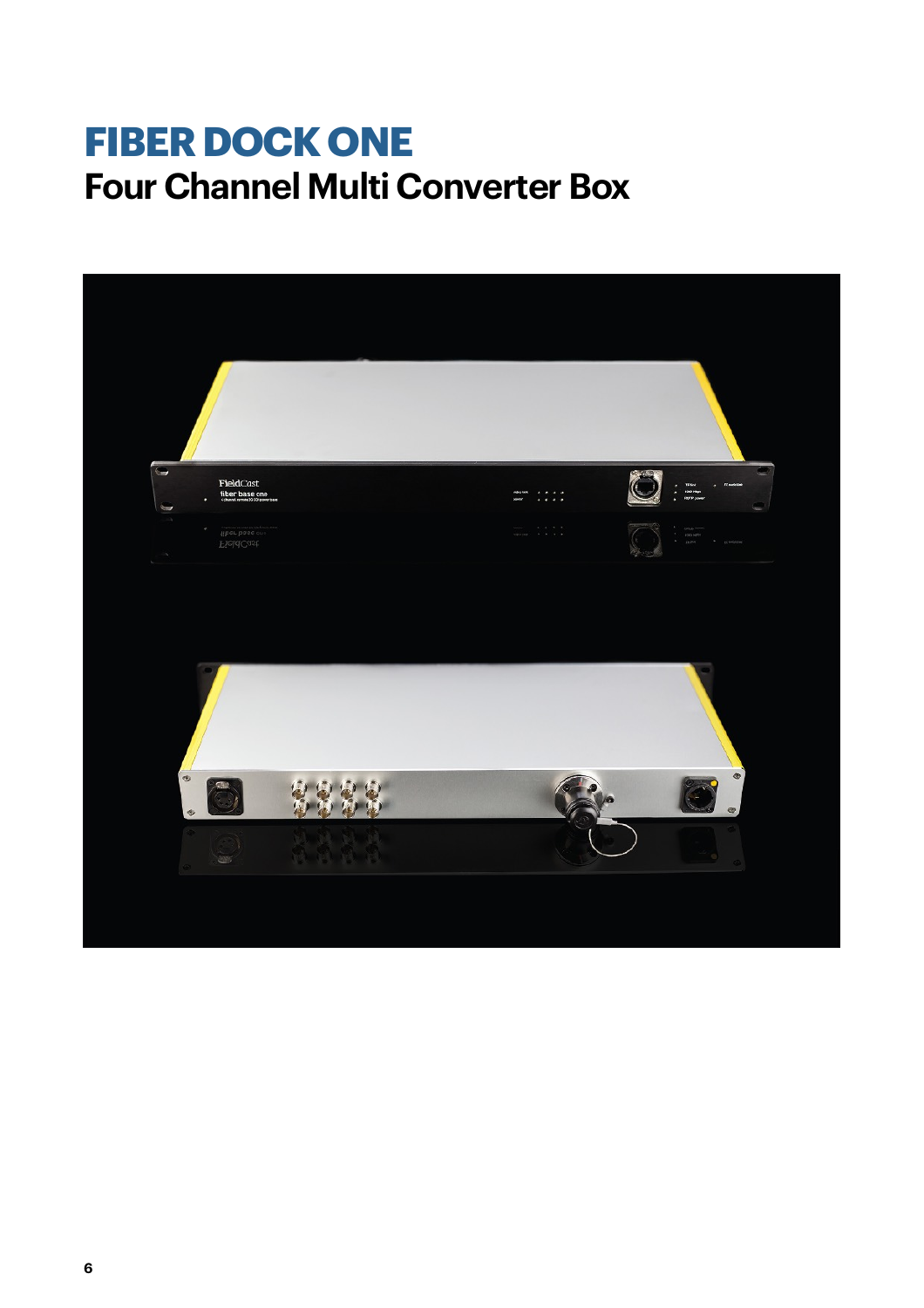### **FEATURES FIBER DOCK ONE**

Fiber Dock One comes with a power cable to be plugged in the 110/220V AC power input of the unit. Inside, A/C power is converted to 24VDC power so it can output low voltage power over fiber optic cable to power up PTZ controllers, FieldCast PTZ Monks, and PTZ cameras.

The front side contains 1 Ethernet i/o port to connect to a PTZ controller or Ethernet hub. You don't need to power the PTZ controller with its own power supply. You can have Fiber Dock One supply the power for your PTZ controller. Just use the XLR connection at the backside of Fiber Dock One and connect to the DC In of your PTZ controller. Now the PTZ controller is powered by Fiber Dock One.



At the backside, Fiber Dock One houses 4 FieldCast Hybrid Chassis Connectors to connect to 4 FieldCast Hybrid Main Cables. Each chassis connector contains two strands of fiber for data transport and two copper conductors for power transmission. Over fiber, each connector receives uncompressed SDI video from a PTZ camera and carries Ethernet (camera control data) i/o. Over the copper conductors, each chassis connector delivers 24VDC power output to power up a FieldCast PTZ Monk and a PTZ camera. Just imagine, each camera only needs one flexible cable to transmit uncompressed SDI video, control data, and power!

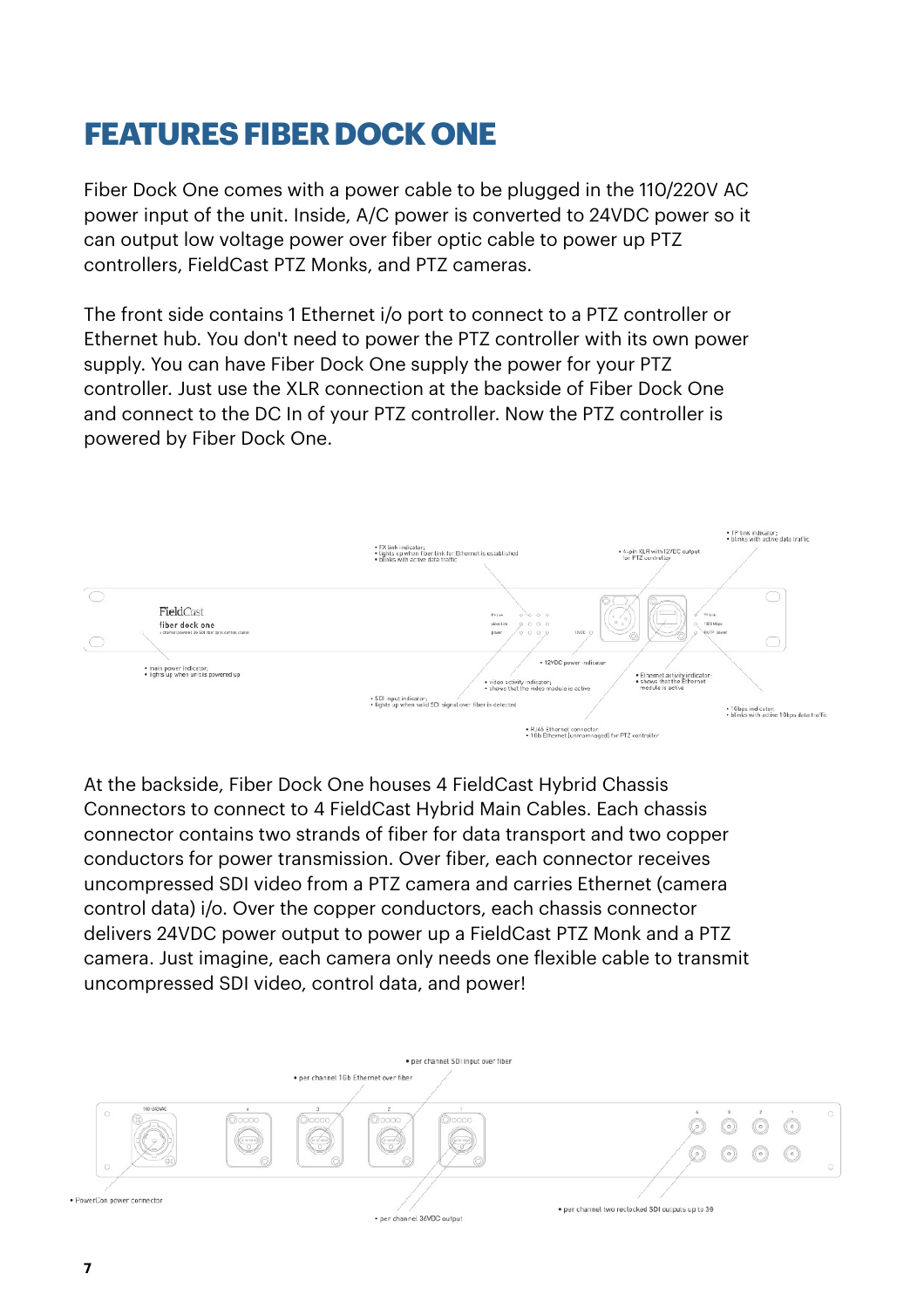The backside of Fiber Dock One also houses 4 channels of 3G SDI out, with dual SDI output per channel. So per channel, you can connect for instance to your switcher and uses the dual output to locally monitor the SDI video generated by the PTZ camera.

### **SPECS FIBER DOCK ONE**

- Dimension 1RU 19 inch box. Dimension (width x depth x height): 44 x 20 x 4.36 cm
- 110-220V A/C power input
- 1x Ethernet i/o port
- 1x XLR for 12VDC power out
- 4x FieldCast Hybrid Chassis Connectors each carrying SDI-in video over fiber, Ethernet i/o over fiber, and 24VDC power out
- 4x 3G SDI out, with dual SDI output per channel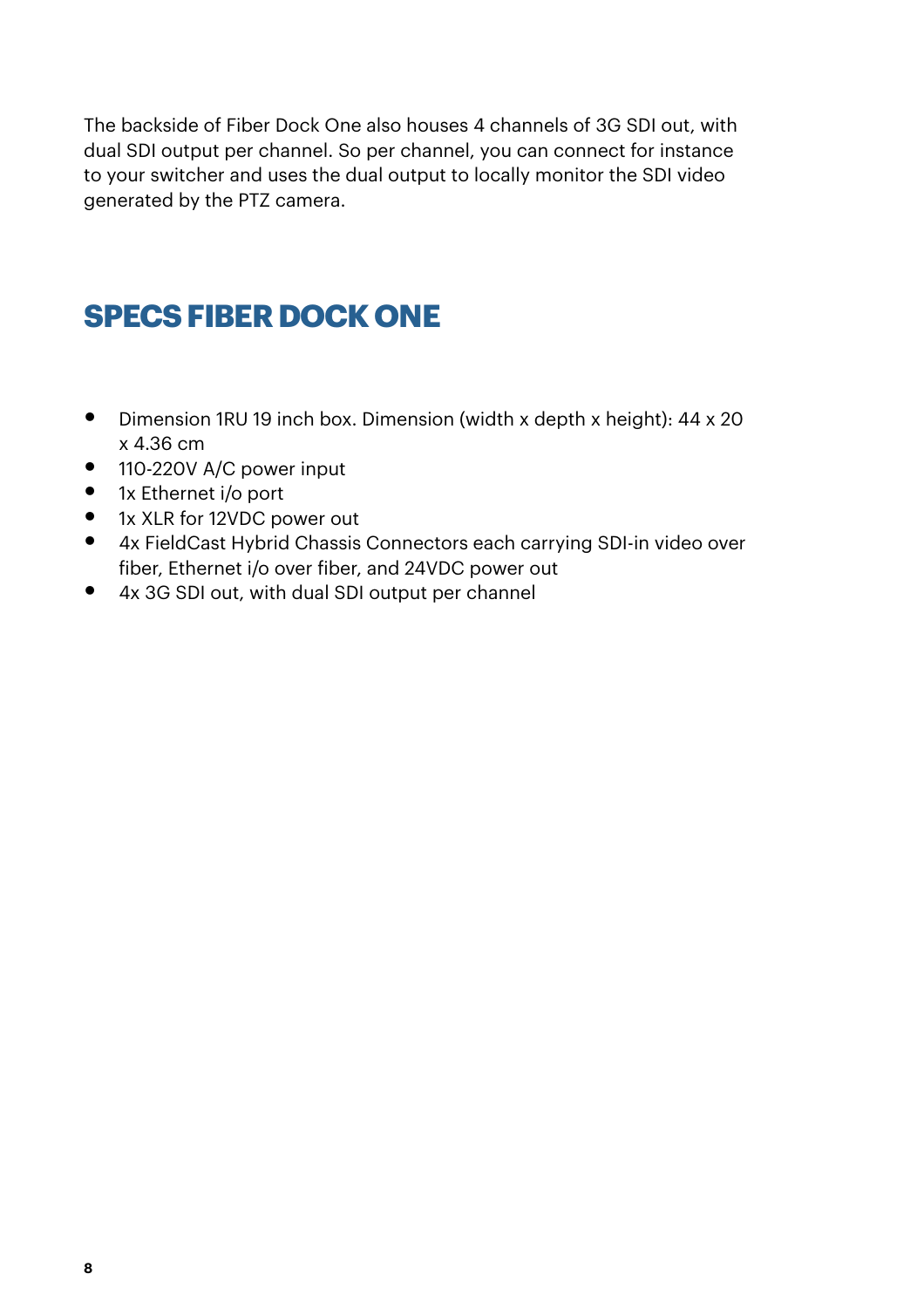# **2CORE HYBRID CABLE Robust Fiber Optic and DC Power Cable**

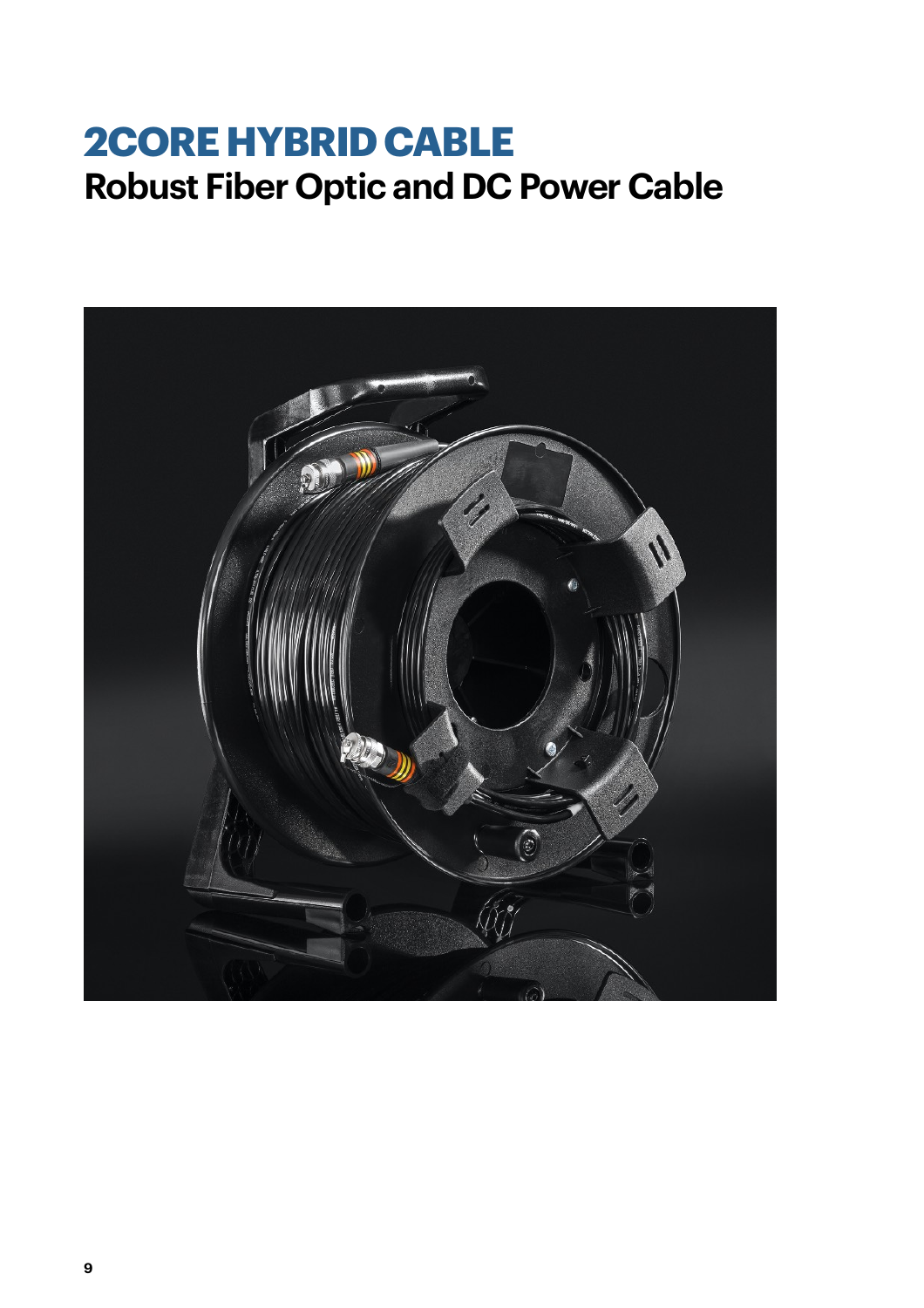#### **FEATURES 2CORE HYBRID CABLE**

FieldCast 2Core Hybrid Main Cable is 100 meter of flexible fiber optic cable containing two strands of fiber and two copper wires. The lightweight cable adds low voltage DC power to fiber and brings it into the field. Now you can power your converter, camera or other equipment over the cable.

### **SPECS 2CORE HYBRID CABLE**

- Two cores of protected fiber
- Copper cable for power connection
- Single Mode 9/125
- Outer cable diameter 7.2 mm.
- Color coded: two yellow rings for 2Core single mode and two red rings for power
- Cable length 100 meters / 328ft in total
- Robust male cable connector on both sides
- Wound on Schill GT310 drum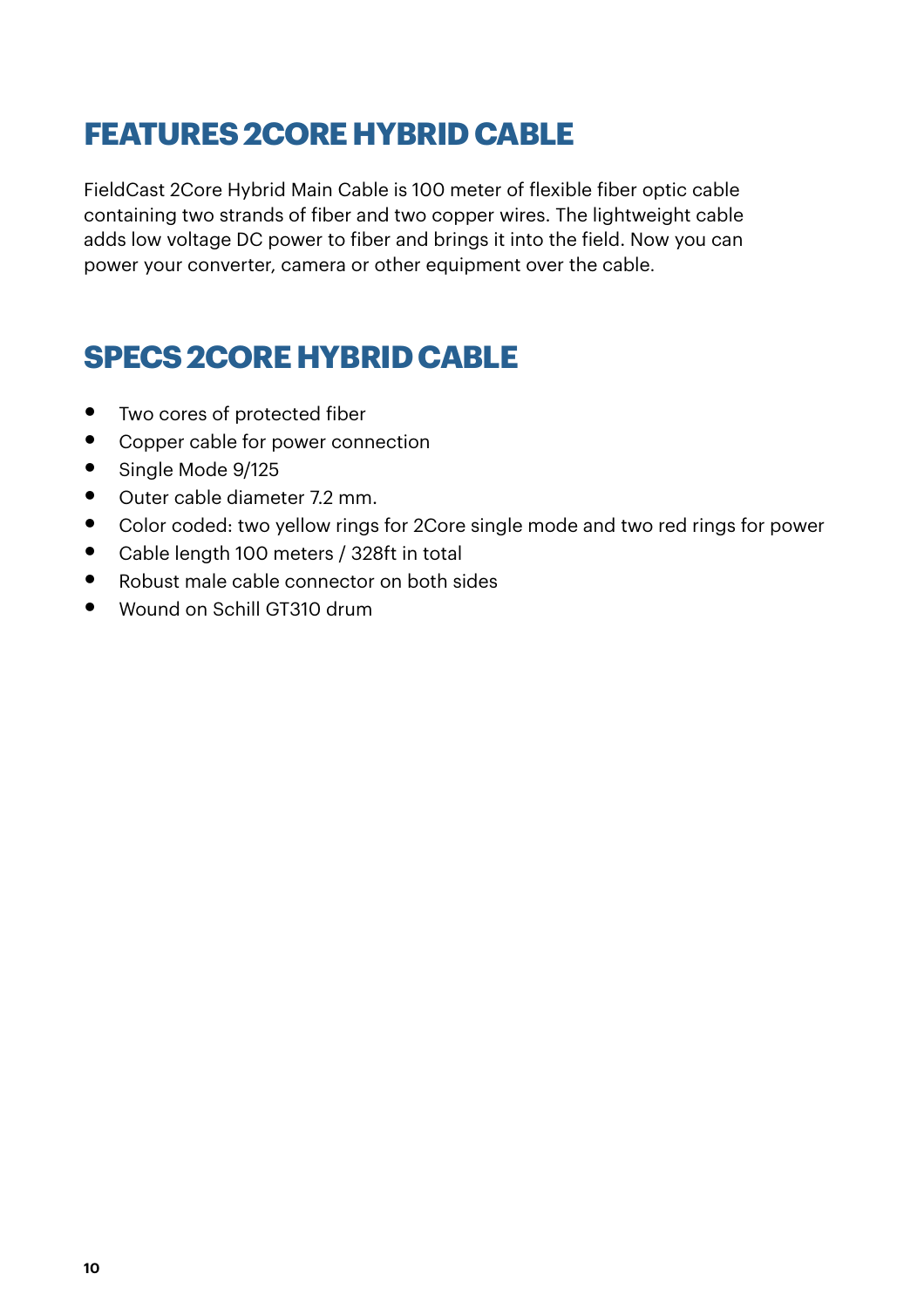# **PTZ MONK Single Channel Converter Box**



#### **FEATURES PTZ MONK**

FieldCast PTZ Monk is a small one channel fiber optic converter designed for 3G SDI PTZ camera systems with Ethernet control.

PTZ Monk converts the 3G SDI video output of the PTZ camera to fiber and acts as a fiber media converter for the Ethernet control data.

When you connect a FieldCast hybrid cable coming from FieldCast Fiber Dock to the hybrid connector of PTZ Monk, it receives 24VDC at the input and converts it to a stable 12VDC at the XLR 4-pin output to feed the camera.

At the same time, the built-in media converter taps into the fiber optic

Ethernet switch of Fiber Dock and the Ethernet i/o port on PTZ Monk becomes part of the network.